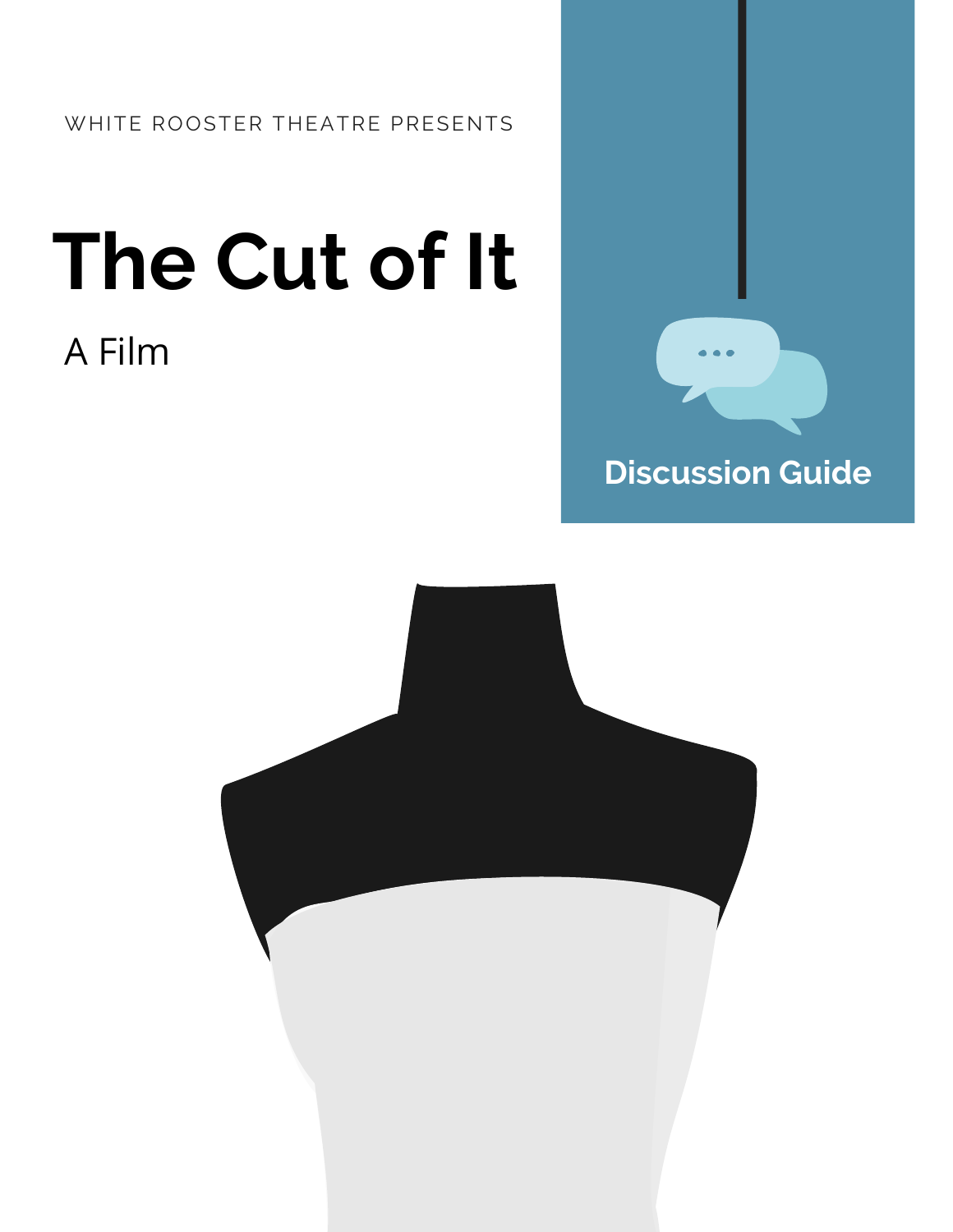### **ACKNOWLEDGMENTS**

### **RESEARCH TEAM**

Kathleen Sitter, Principal Investigator University of Calgary

Natalie Beausoleil, Co-Investigator Memorial University

Erin McGowan, Co-Investigator Memorial University

Erin Cameron, Co-Investigator Lakehead University

Alex Mathieson, Co-Investigator Memorial University

Gail Wideman, Co-Investigator Memorial University

Rosemary Lester, Patient Advisor

Amy Burke, Project Coordinator, University of Waterloo

### **FILM**

**WRITTEN BY** Meghan Greeley

### **DIRECTED BY**

Ruth Lawrence

### **WHITE ROOSTER THEATRE CAST**

Patricia Andrews Laura Bradley Mary Costello Yolanda Bliss Amy Kavanagh-Penney Mary Walsh Mayko Nguyen

Allison Kelly Wendi Smallwood Kim White Renée Hackett Vanessa Cardoso Alexis Koetting Ruth Lawrence

Based on a stage play directed by Lois Brown

### **FUNDERS**

**STAGE PLAY** NL SUPPORT

Canada Council for the Arts

Canadian Institutes for Health Research / Strategy for Patient Oriented Research (SPOR)

Faculty of Social Work - University of Calgary

Arts NL: Newfoundland and Labrador Arts Council

City of St. John's, Newfoundland and Labrador

### **FILM**

Arts NL: Newfoundland and Labrador Arts Council

Memorial University Public Engagement

Multisensory Studio

Government of Canada: Canada Research Chair

City of St. John's, Newfoundland and Labrador

### **THIS GUIDEBOOK WAS CREATED BY:**

Kimberly Marie Van Patten University of Calgary

Fang Ting (Tina) Li University of Calgary

For more information about the **Cameron Inquiry and Report** (formerly, the Commission of Inquiry on Hormone Receptor Testing), please visit **https://www.cihrt.nl.ca/default.htm**

For more information on the research study visit **www.patientstories.ca**

This work was supported by the **Multisensory Studio www.multisensorystudio.ca**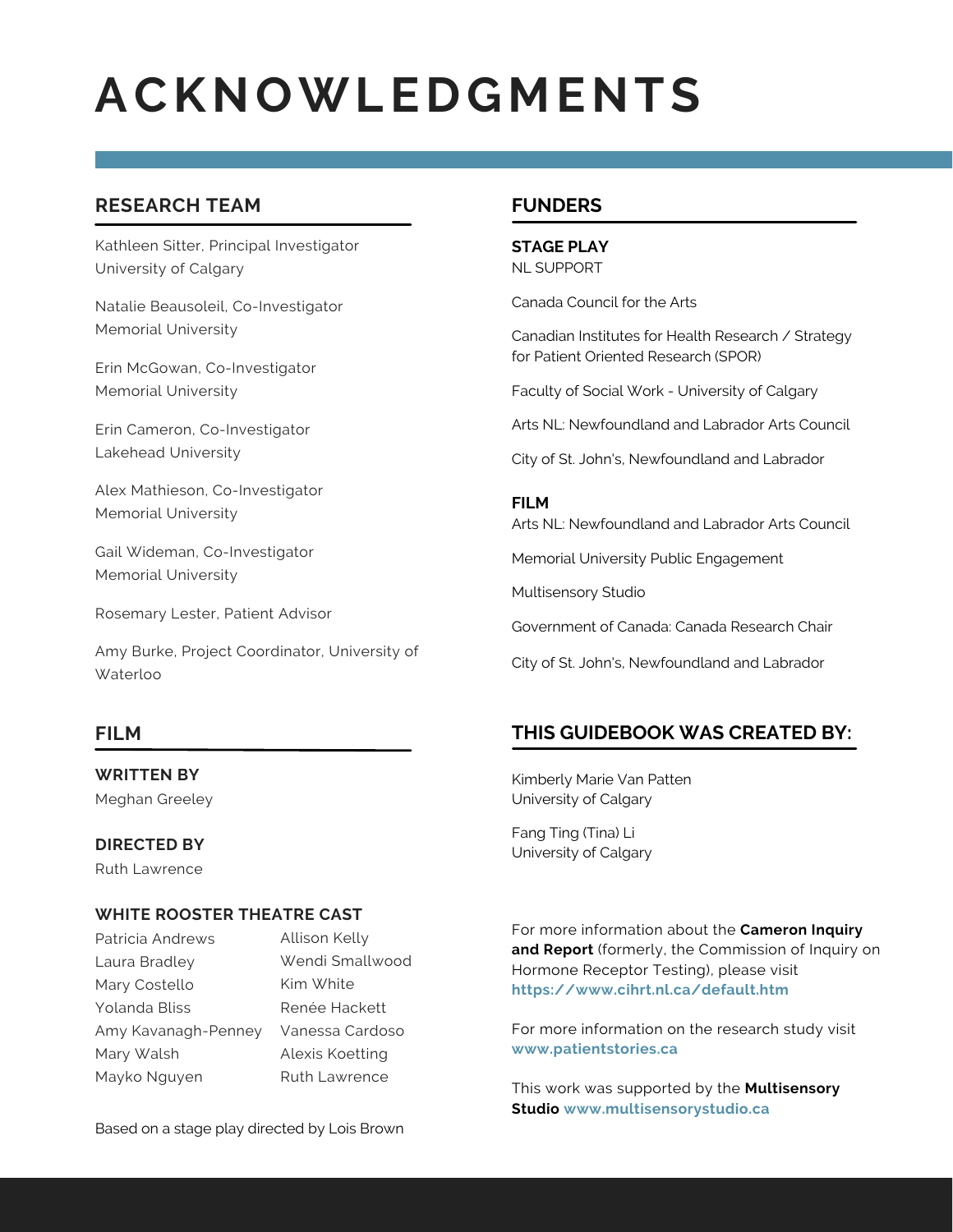### **THANK YOU**

We would like to thank all of the patients at Eastern Health, Newfoundland and Labrador, who generously shared their stories and experiences for the research. We thank you for your guidance and support for creating the film.

We are honoured to hold space for your stories.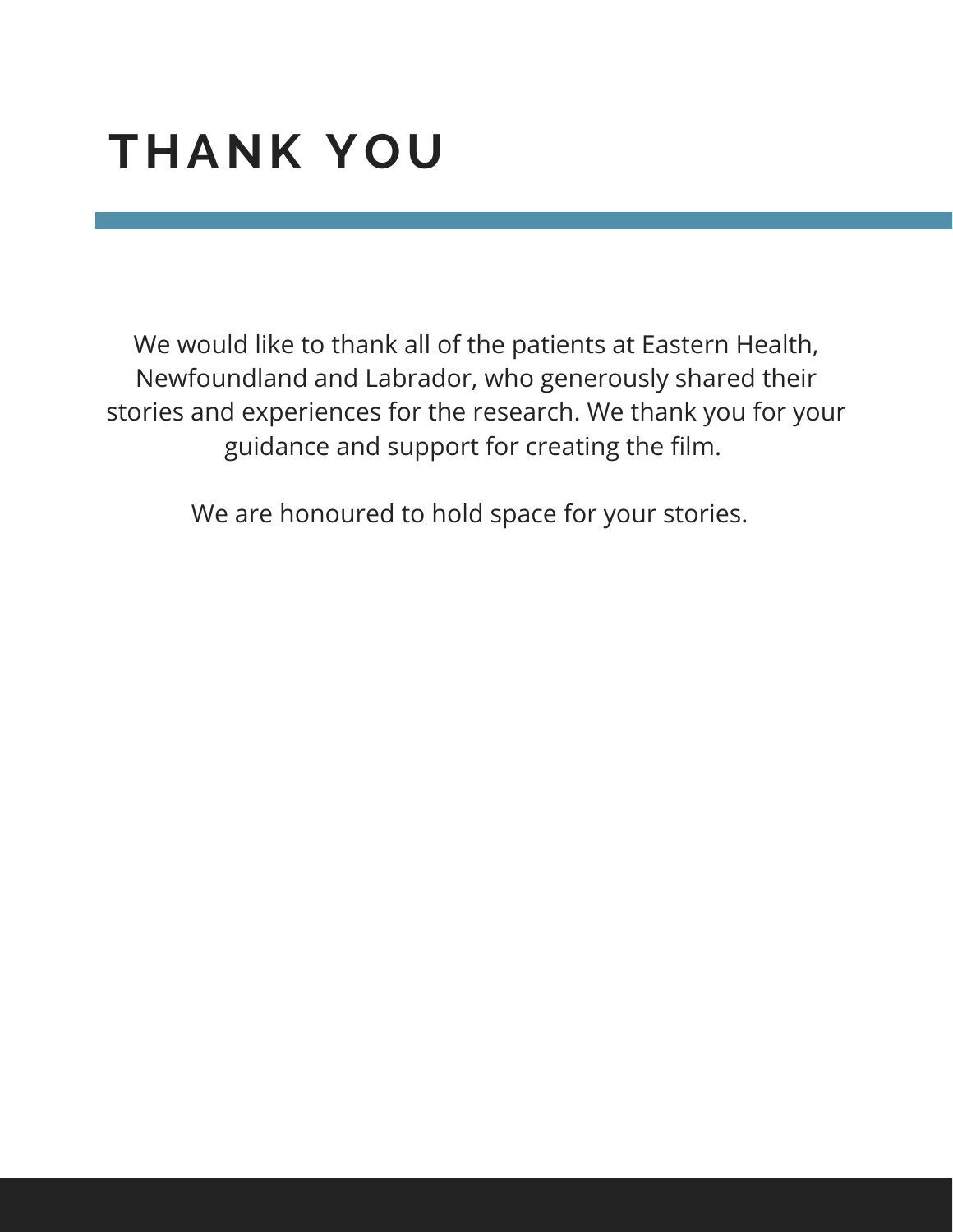**In dedication to the patients and families**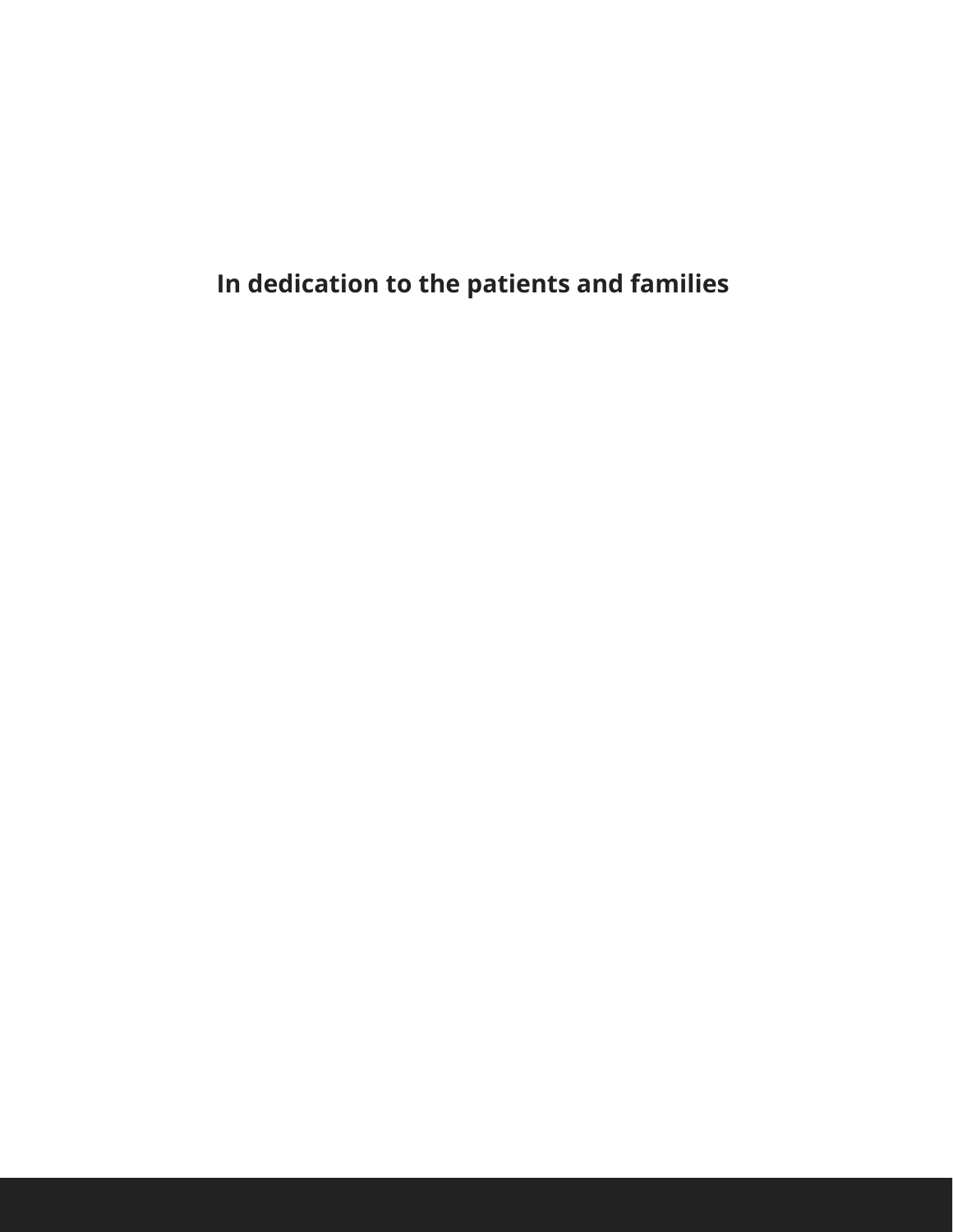# **TABLE OF CONTENTS**

| Choice and Self-determination 10 |
|----------------------------------|
|                                  |
|                                  |
|                                  |
|                                  |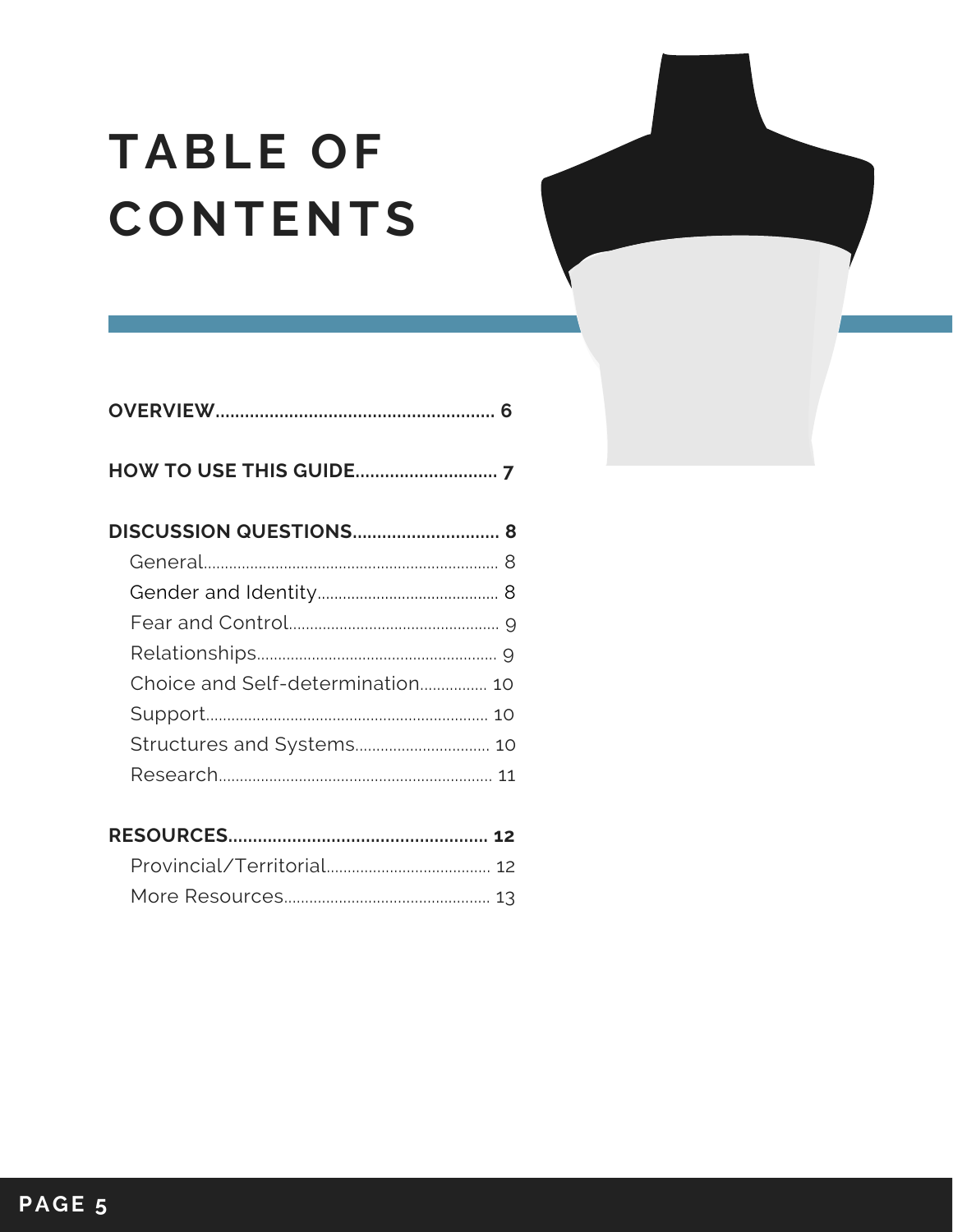### **OVERVIEW**

**THE CUT OF IT** is a film adaptation of a stage play inspired by the stories of breast cancer patients who participated in a research study led by Dr. Kathleen Sitter, "Understanding the Experiences of Breast Cancer Patients through Digital Storytelling."

### **UNDERSTANDING THE EXPERIENCES OF BREAST CANCER PATIENTS THROUGH**

**DIGITAL STORYTELLING** is a patient-oriented research project that explores the experiences of cancer care from diagnosis, treatment, and surgery through the lenses of women diagnosed with breast cancer. Using digital storytelling, breast cancer patients shed light on their experiences of navigating the health care system, including the specific factors and circumstances that influence patient choices regarding treatment and surgery.

In addition to sharing their stories in the research project, participants were actively involved in each stage of the creative process of developing the stage play and film. Participants provided feedback on the original stage play script as well as the initial film reading by White Rooster Theatre. Several of the participants also acted in the play and film production.

Drawing upon key themes and messages gathered from the patients' stories, **THE CUT OF IT** was created to honour the voices of the women who shared their experiences in the research project.

The hope is that by sharing patient stories via film, greater awareness and dialogue about the following will occur:

**(1)** The **delivery of health information** to breast cancer patients, caregivers and family members more broadly

### **(2)** Ways to support **patient-identified priorities and choice**

**(3)** The importance of taking a **"wholeperson care" approach** in breast cancer treatment.

For more info about the project and to view/download the report, visit **<https://www.patientstories.ca/>**

For more information about the film, visit: **<https://multisensorystudio.ca/>**

### **FILM CREDITS**

Written by Meghan Greeley.

Directed by Ruth Lawrence.

Production by White Rooster Theatre.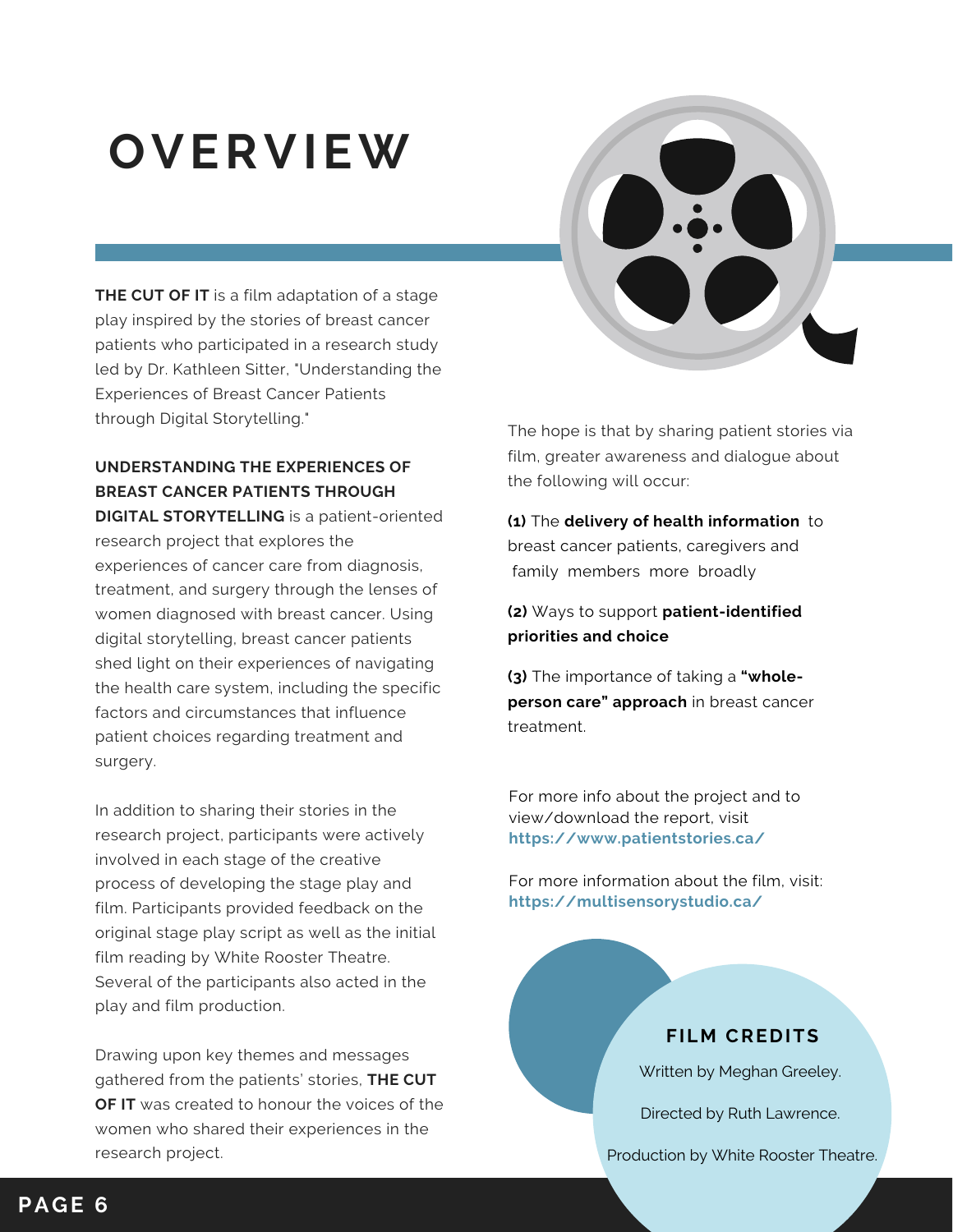### **HOW TO USE THIS GUIDE**

While this guide is designed to encourage emerging socials workers to think about the realities of women living with breast cancer, it can also be used and adapted for health care professionals and staff. The term "social worker" can be used interchangeably with terms such as health care professional, doctor, nurse, therapist, etc. in the sections below to provide guidance on how to adapt the guide for other groups. Like the film, the purpose of this guide is to inspire conversation that will better inform and improve systems of care for breast cancer patients.

### **1 IN 9 WOMEN WILL DEVELOP BREAST CANCER AT SOME POINT IN THEIR LIVES.**

Although **The Cut of It** is based on the breast cancer experiences of women, we acknowledge that breast cancer can occur across all genders and gender identities. We also acknowledge that the film contains limited representation from equity-seeking groups which includes, but is not limited to, Indigenous, racialized, disability, and LGBTQIA2S+ communities. More research, education, and awareness concerning the experiences of equity-seeking groups is needed to better inform culturally-sensitive, anti-oppressive, and equitable prevention and treatment of breast cancer.

The questions in this guide are organized into 8 themes: **general, gender and identity, fear and control, relationships, choice and self-determination, support, systems and structures, and research.** These questions are meant to offer a starting point for conversation. In addition to the questions, themes, and key words provided, we invite you to explore any aspects of the film that resonate with your personal experiences and/or professional practice that you would like to discuss.

Due to the sensitive nature of the film, intense emotions or feelings of discomfort may arise for you or members of your discussion group. Please take time to honour these experiences and respond appropriately. For additional information and supports, please check out the list of resources provided on pages 12 and 13.

### **KEYWORDS**

breast cancer patient-oriented research digital storytelling information delivery whole-person care self-determination sexual health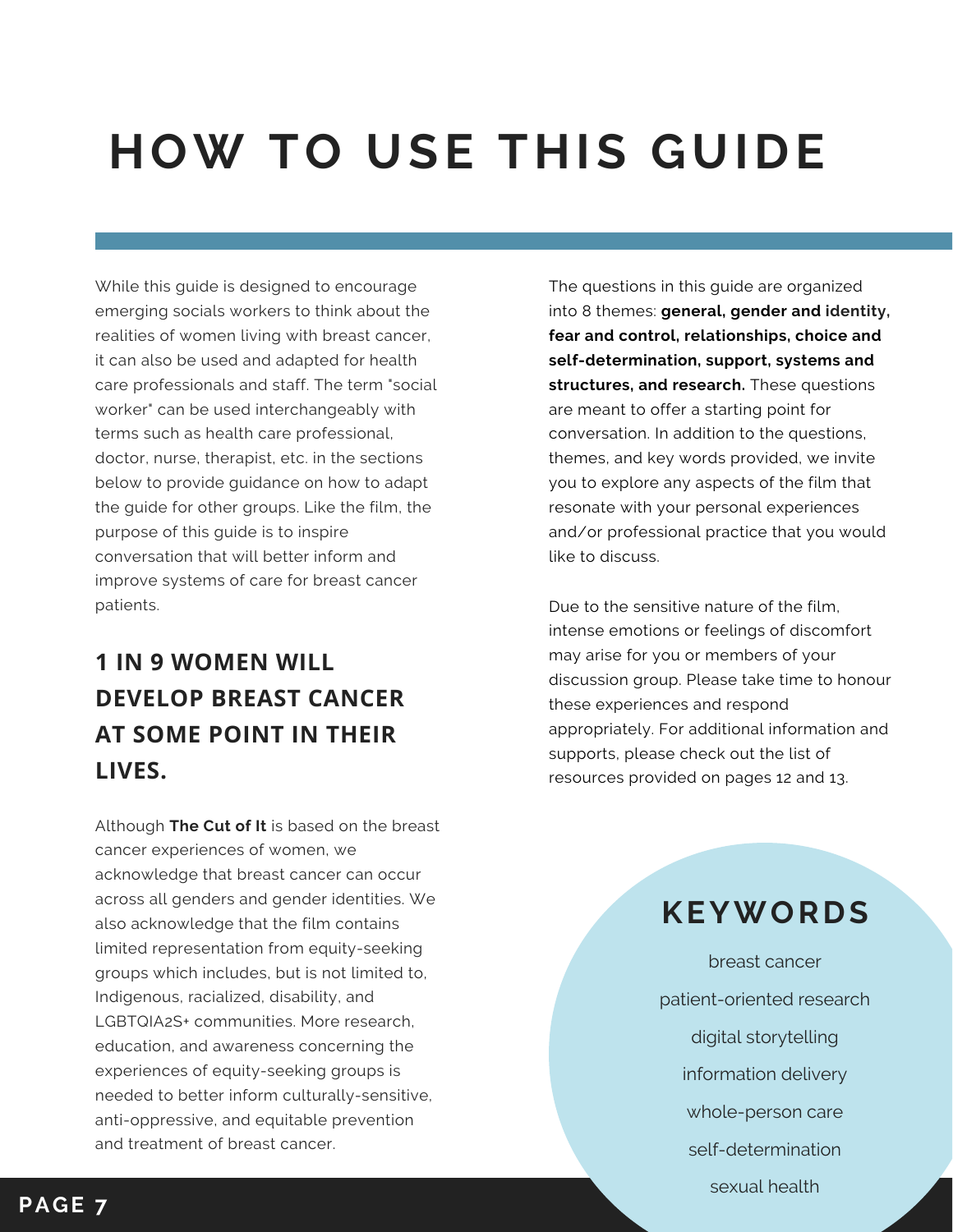

### **General Questions**

- What was one key message from the 1. film that resonated most with you? How will this message inform your social work practice?
- 2. If you could ask any of the characters in the film a single question, what would you ask them and why?
- What is the "ringing of the bell"? How 3. do the characters respond to this ritual?
- The film contains scenes that make 4. space for humour and comedic relief. Do you think humour has a role in the treatment of breast cancer? Why or why not?

### **Gender and Identity**

- Although there are many aspects 1. that make up a person's sense of self, how might someone's identity be connected to their physical body? How might changes to the physical body impact a person's sense of self?
- 2. How are breasts understood and described in the film?
- 3. In what ways do the characters in the film affirm their personal power and control over their own bodies? How do they affirm their unique expressions of womanhood during breast cancer surgery and treatment?
- 4. How can social workers support breast cancer patients in their relationships with their bodies before, during, and after cancer treatment?
- 5. Acknowledging intersectionality is an essential part of social work practice. What can social workers do to demonstrate they are adopting an intersectional approach when supporting patients with breast cancer?
- 6. In one of the scenes, a health care professional enters the waiting area and says to one of the patients, "Any minute now and you will be out of that wheelchair" [11:30] and then leaves. The patient says to the patient beside them, "Should I tell her that I've been in this wheelchair since I was four? The wheelchair and the cancer surgery are unrelated" [11:36 – 11:42]. What assumptions are being made about this character? What can health care practitioners do to challenge their own biases and assumptions?
- 7. The same character recounted in joy about the possibility of having children. She ends the scene with, "No one told me to freeze my eggs before chemo" [17:08]. Why is this an important message?
- 8. Thinking about Equity, Diversity, and Inclusion (EDI), whose voices are represented in the film? Whose voices are not represented? Why is this problematic?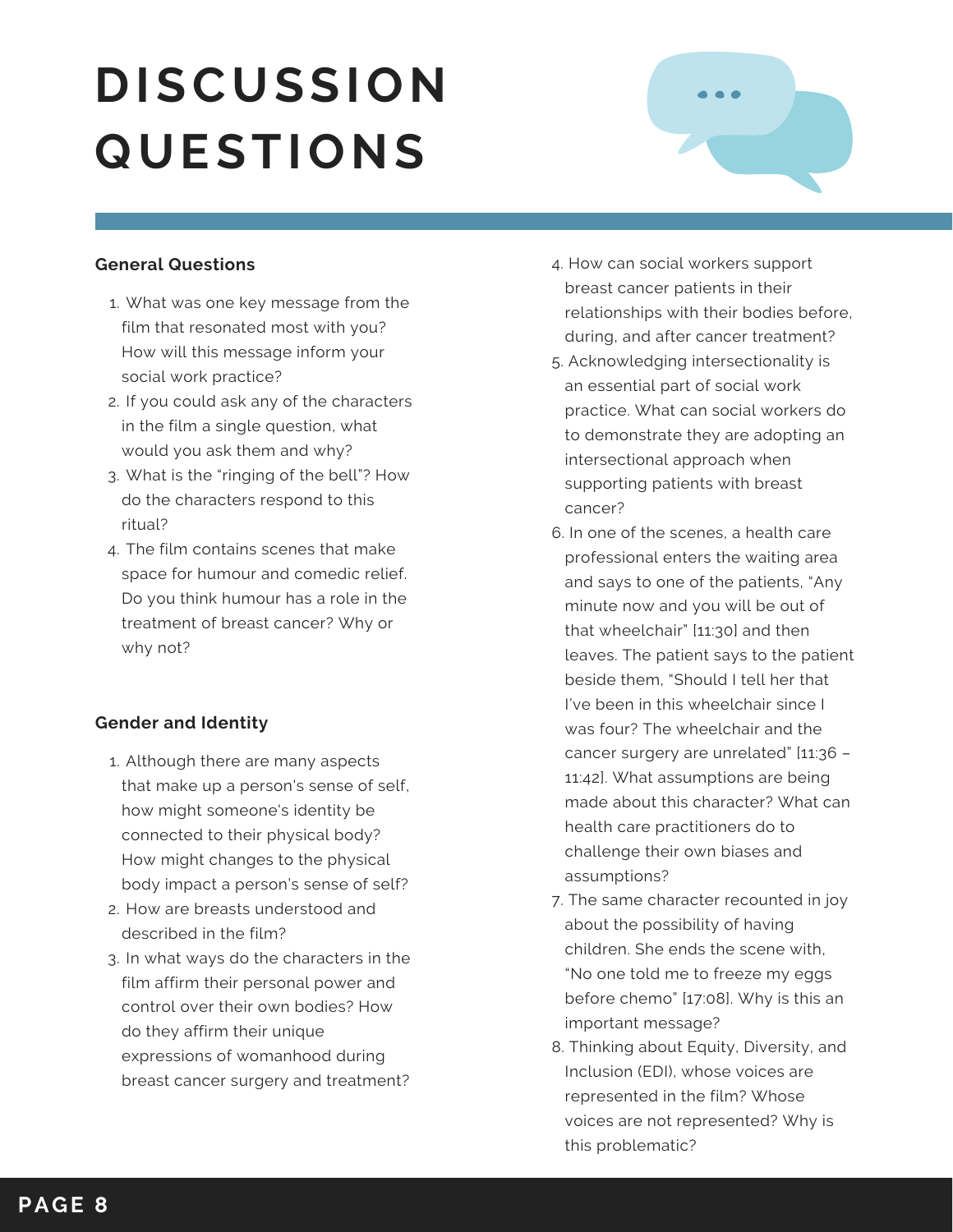

### **Fear and Control**

- 1. How did the characters in the film react when they noticed a lump in their breasts? Do you think this experience could have a ripple effect on their experience in treatment and care? Explain your responses.
- 2. In what ways do the characters in the film demonstrate acts of resistance towards their breast cancer diagnosis? How about during treatment?
- 3. Consider the emotional impact the diagnosis may bring; how do you think information can be best delivered when supporting a patient with breast cancer? What qualities or skills should social workers use when delivering information related to diagnosis?
- What are some of the myths 4. mentioned in the film about the causes of breast cancer? Why is it important to address myths and stigma surrounding breast cancer?
- What role does a social worker have 5. in promoting breast cancer awareness?
- 6. How did the women in the film cope with their breast cancer diagnosis? How can social workers support these coping mechanisms? What about the health care system?

7. How do the women in the film make sense of their experiences with breast cancer? In what ways can social workers create spaces that provide patients with a sense of control?

### **Relationships**

- At one point in the film, a character is 1. given meals, flowers and cards [17:22- 18:13], but later there is nothing [26:37-26:56]. What is the underlying message in this context?
- 2. How can a well-meaning message or gesture have a negative impact on an individual? Think of a time when someone offered you words or had taken actions to show support that made you upset. Reflecting on this experience, what could have been done differently?
- 3. As a social worker, how would you support someone who has just been diagnosed with breast cancer? What words, non-verbal cues, or skills would you use?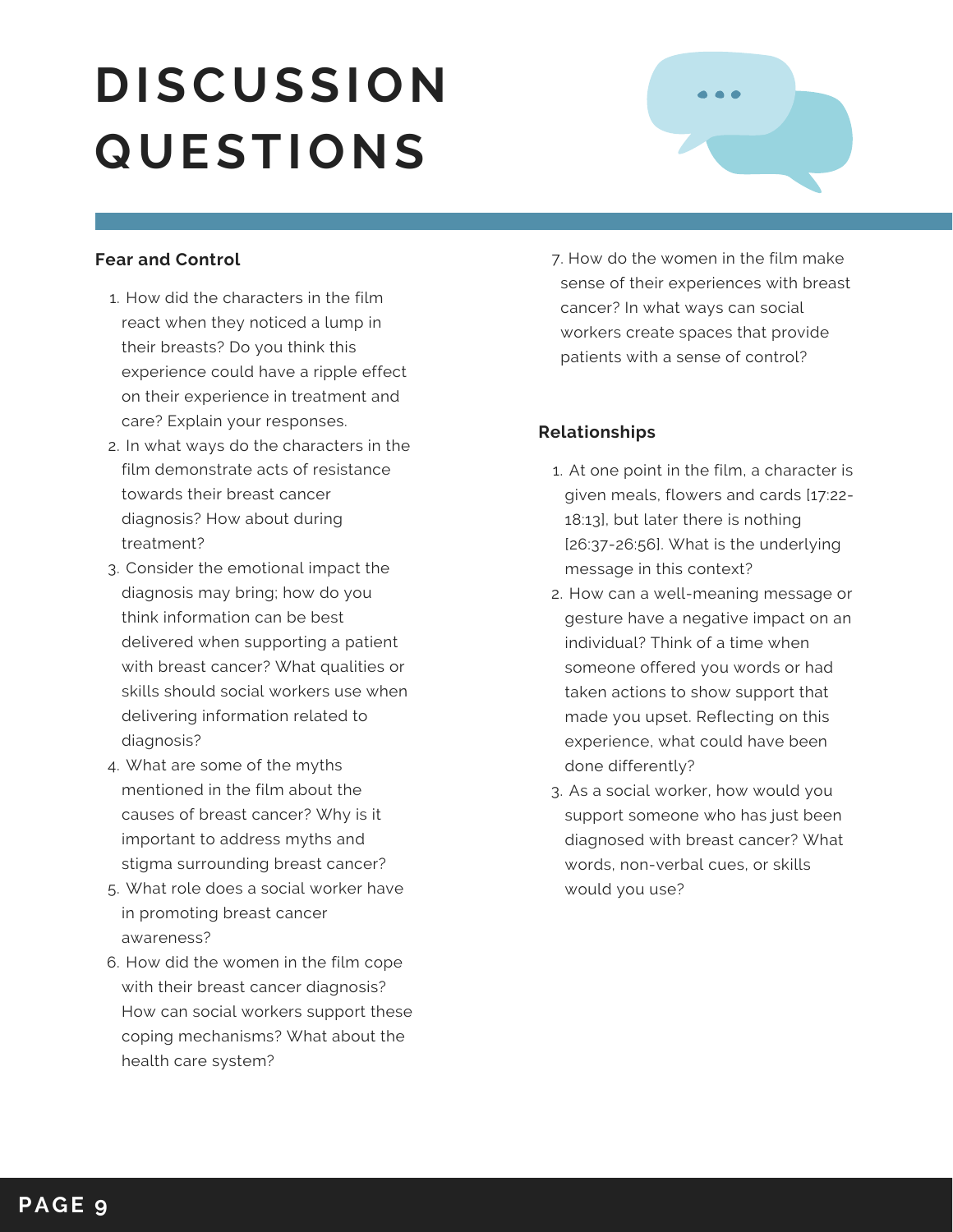

### **Choice and Self-determination**

- When a patient's choices are limited 1. or removed, what is your role as a social worker to respect the patient's right to self-determination?
- 2. In what ways can a social worker respect a breast cancer patient's sexual health while communicating treatment plans that may inhibit their agency with their bodies?

### **Support**

- 1. In what ways are the characters in the film supported by their loved ones? After watching the film, how have your ideas and understandings of "support" changed?
- 2. How can social workers support patients during their breast cancer treatment? What skills, approaches and values can they use? What about after treatment?
- 3. How can social workers support patients in communicating what they need or do not need throughout breast cancer treatment and recovery?
- As a social worker, how do you 4. acknowledge/honour that everyone's experience with breast cancer is unique?
- What are the benefits of having an 5. interdisciplinary team to support breast cancer patients?

6. In the research study, breast cancer patients expressed the importance of providing care for the whole person rather than treating the breast(s) as an isolated entity. How can health care professionals re-imagine breast cancer care as whole-person care?

### **Structures and Systems**

- Why does the delivery of health 1. information from health care professionals to patients matter? What role does language, health care culture, and context play in the delivery of information?
- At a structural level, how can 2. regional health authorities better support the delivery of information about breast cancer, treatment options, and supports to patients?
- What supports can regional health 3. authorities offer to family members of breast cancer patients?
- 4. It is widely known that disparities in health care disproportionately affect Indigenous and racialized groups in Canada. How can regional health authorities provide a more equitable culture of care (including prevention, screening, and treatment) for Indigenous and racialized patients with breast cancer?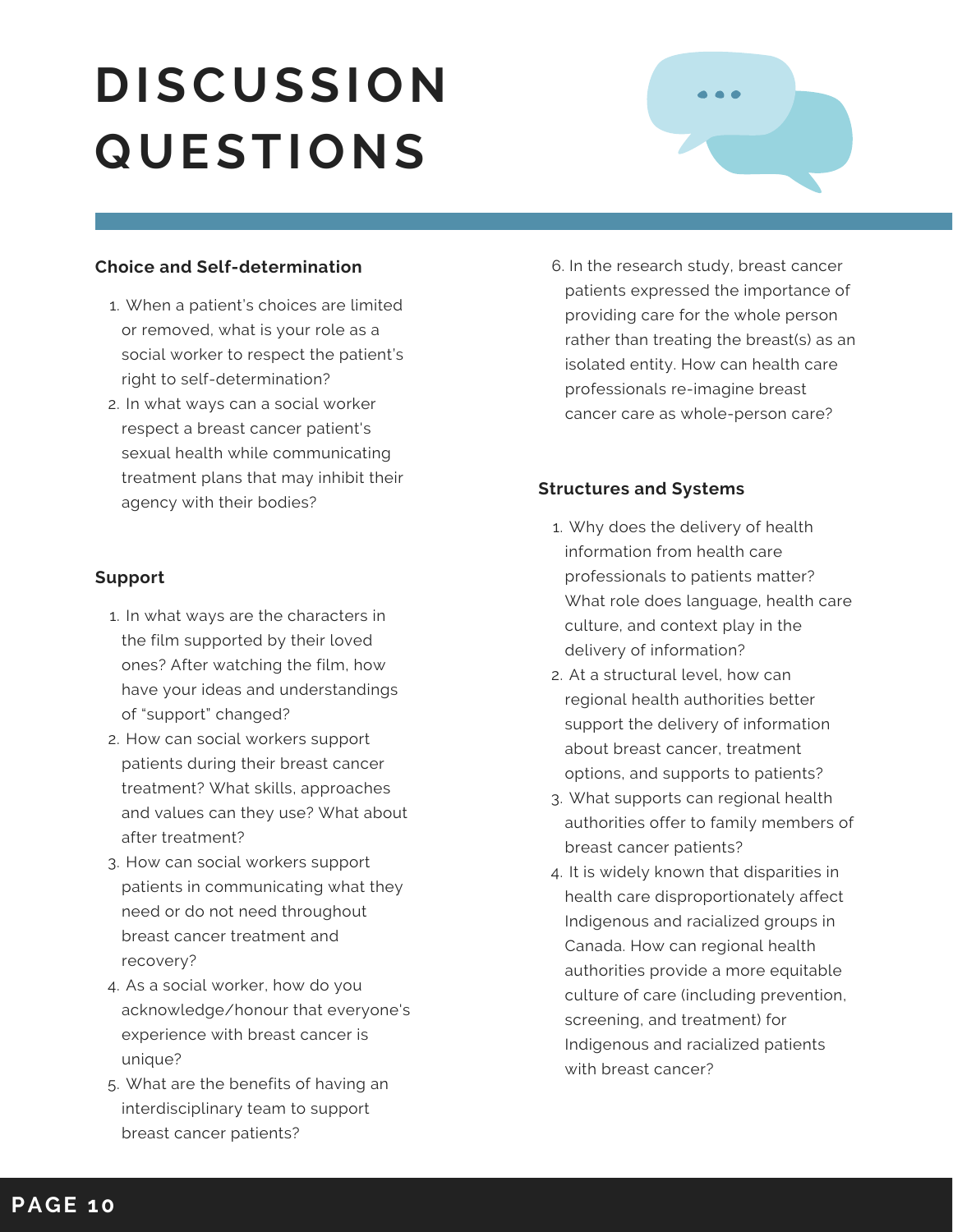

5. Under the Canada Health Act, each province and territory is responsible for delivering cancer care services that meet national standards within their respective jurisdictions. What are the benefits of having multi-level collaboration between regional, provincial/territorial, and federal jurisdictions regarding breast cancer services? What are the challenges?

### **Research**

- What are the benefits of utilizing 1. digital storytelling as a tool in participatory research?
- What should be considered before 2. using digital storytelling in a patientoriented research project?
- 3. How can researchers ensure that participants' wellbeing is prioritized before, during and after the making of digital stories?
- This film was adapted from the 4. digital stories of breast cancer patients. What do you think the research team, writers, and production staff needed to consider in order to ensure the participants' messages were accurately represented in the film?
- 5. In what ways can researchers protect the confidentiality and privacy of participants when using digital storytelling as a methodology?
- 6. When using digital storytelling as a way of generating and sharing knowledge, how should researchers acknowledge and honour ownership of stories?
- 7. How might this film impact future breast cancer research? How might the film impact cancer-care treatment and practices?
- 8. There are several creative forms of theatre in research. For example, Augusto Boal's "Theatre of the Oppressed" utilizes dramatic techniques to illuminate systemic oppression to promote social justice and change. How does this film align with– and differ from– this form of popular theatre?
- 9. Do you know other projects using theatre and film for health and illness research, and if yes, do you see similarities, differences, and potential links with this film for a broader appeal to the Arts in health and illness research, community activism, and policy change?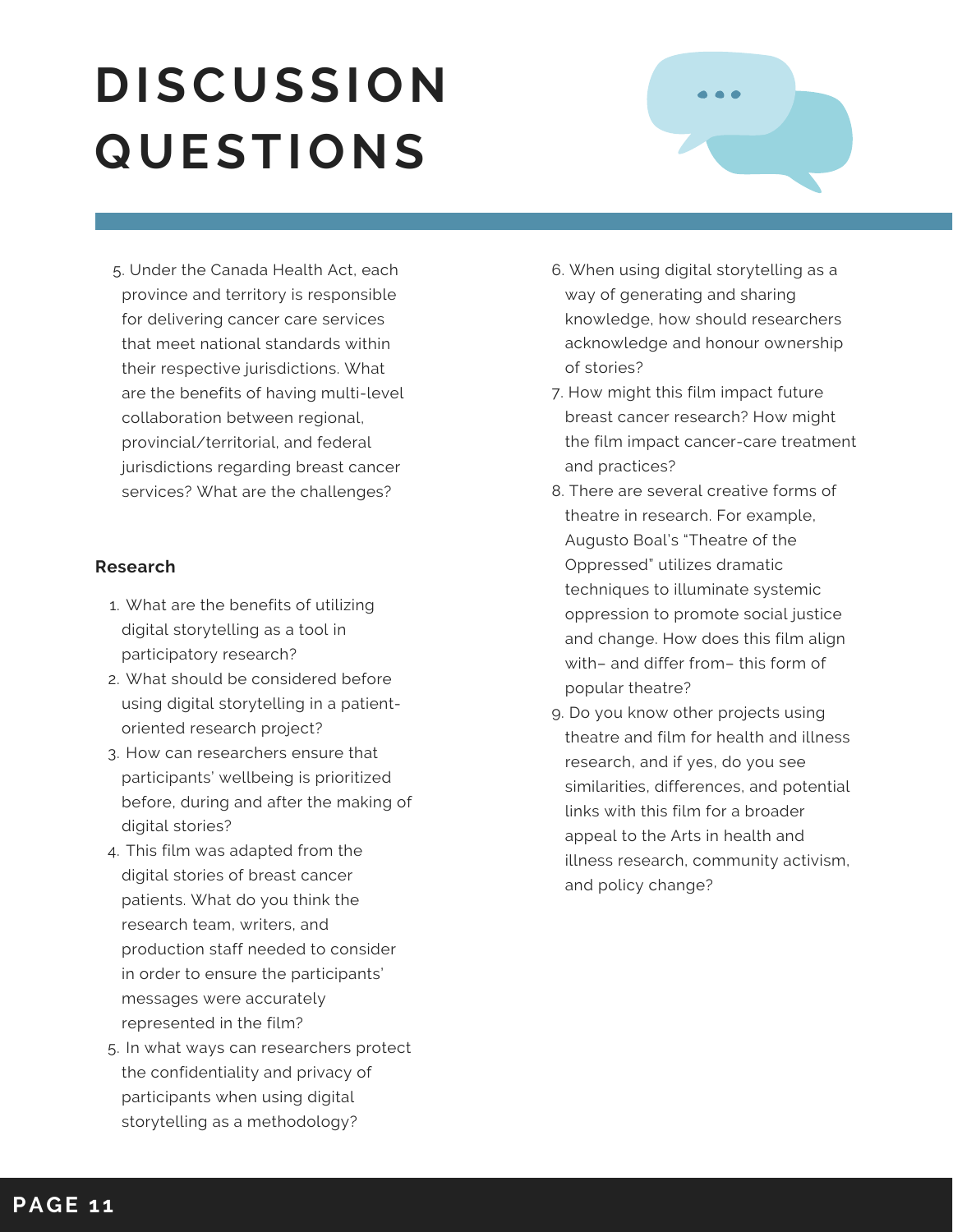# **RESOURCES**

### By province/territory

### **ALBERTA**

**AHS Screening for life** <https://screeningforlife.ca/breast/>

#### **My Health Alberta**

[https://myhealth.alberta.ca/breast-health/living-with](https://myhealth.alberta.ca/breast-health/living-with-breast-cancer/support) breast-cancer/support

### **BRITISH COLUMBIA**

**BC Cancer** <http://www.bccancer.bc.ca/screening/breast/>

### **MANITOBA**

**Cancer Care** <https://www.cancercare.mb.ca/screening/breast>

**Shared Health Manitoba** [https://sharedhealthmb.ca/services/breast-health](https://sharedhealthmb.ca/services/breast-health-centre/about-breast-cancer/) centre/about-breast-cancer/

### **NEW BRUNSWICK**

**New Brunswick Breast and Women's Cancer Partnership** <https://nbbwcp-pcscfnb.ca/en/>

#### **New Brunswick Breast Cancer Screening Program**

[https://www2.gnb.ca/content/gnb/en/departments/health](https://www2.gnb.ca/content/gnb/en/departments/health/NewBrunswickCancerNetwork/content/NewBrunswickBreastCancerScreeningProgram.html) /NewBrunswickCancerNetwork/content/NewBrunswickBre astCancerScreeningProgram.html

### **NEWFOUNDLAND AND LABRADOR**

**Eastern Health** [https://cancercare.easternhealth.ca/prevention-and](https://cancercare.easternhealth.ca/prevention-and-screening/breast-screening-program/)screening/breast-screening-program/

#### **NOVA SCOTIA**

**Breast Screening Program** <https://breastscreening.nshealth.ca/>

### **Nova Scotia Health**

<http://www.nshealth.ca/service-details/Mammogram>

#### **ONTARIO**

#### **[Canc](https://www.cancercareontario.ca/en)er Care [Ontario](https://www.cancercareontario.ca/en)**

https://www.cancercareontario.ca/en/cancer-care [ontario/programs/screening-programs/ontario-breast-obsp](https://www.cancercareontario.ca/en/cancer-care-ontario/programs/screening-programs/ontario-breast-obsp)

#### **Government of Ontario**

[https://www.ontario.ca/page/breast-cancer-testing-and](https://www.ontario.ca/page/breast-cancer-testing-and-prevention) prevention

### **PRINCE EDWARD ISLAND**

#### **[Gover](https://www.princeedwardisland.ca/en)nment of Prince [Edward](https://www.princeedwardisland.ca/en) Island**

[https://www.princeedwardisland.ca/en/information/health](https://www.princeedwardisland.ca/en/information/health-pei/pei-breast-screening-program) pei/pei-breast-screening-program

### **QUEBEC**

#### **Government of Québec**

https://www.quebec.ca/en/health/advice-and [prevention/screening-and-carrier-testing-offer/quebec](https://www.quebec.ca/en/health/advice-and-prevention/screening-and-carrier-testing-offer/quebec-breast-cancer-screening-program) breast-cancer-screening-program

#### **SASKATCHEWAN**

**Saskatchewan Cancer Agency** [http://www.saskcancer.ca/screening-article/screening](http://www.saskcancer.ca/screening-article/screening-program-for-breast-cancer?_ga=2.119661708.528570255.1638308900-434880130.1637865377) program-for-breast-cancer? \_ga=2.119661708.528570255.1638308900- 434880130.1637865377

#### **NORTHWEST TERRITORIES**

**Government of NW Territories- Health & Social Services** [https://www.hss.gov.nt.ca/sites/hss/files/nwt-breast](https://www.hss.gov.nt.ca/sites/hss/files/nwt-breast-cancer-screening.pdf) cancer-screening.pdf

**Northwest Territories Health and Social Services Authority** [https://www.nthssa.ca/en/services/cancer-screening](https://www.nthssa.ca/en/services/cancer-screening-programs/breast-cancer-screening) programs/breast-cancer-screening

### **YUKON**

#### **Yukon Hospitals**

[https://yukonhospitals.ca/sites/default/files/mammograph](https://yukonhospitals.ca/sites/default/files/mammography_program_brochure_2019_edit.pdf) y\_program\_brochure\_2019\_edit.pdf